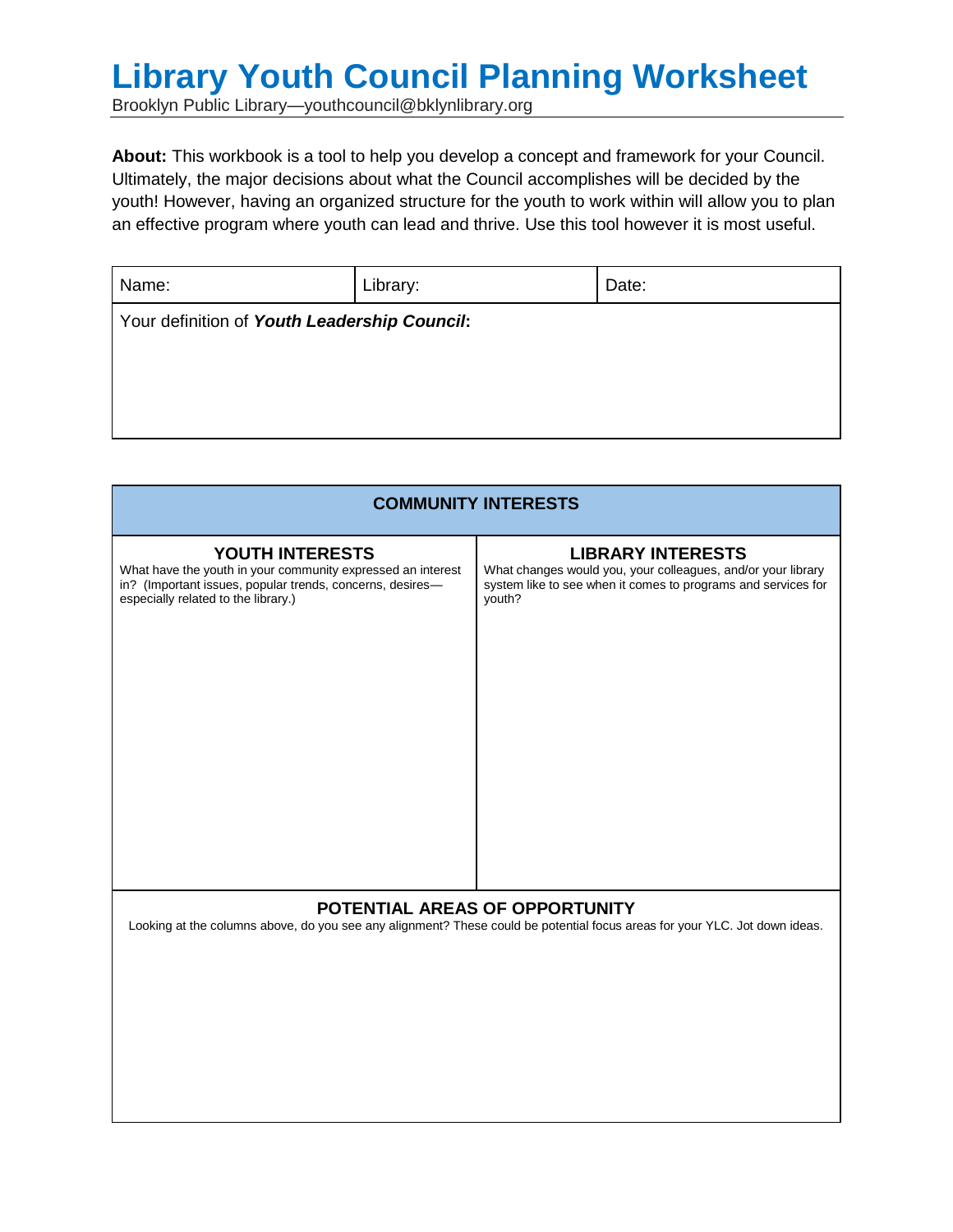## **CONCEPT DEVELOPMENT**

Focus Area:

Culminating Project: What action will the Council take?

Circle One: POLICY PRACTICE SERVICE

Write about your idea:

Youth Benefits: What will youth learn, experience, or take away?

Library Benefits: How does this support the library's mission and strategic goals?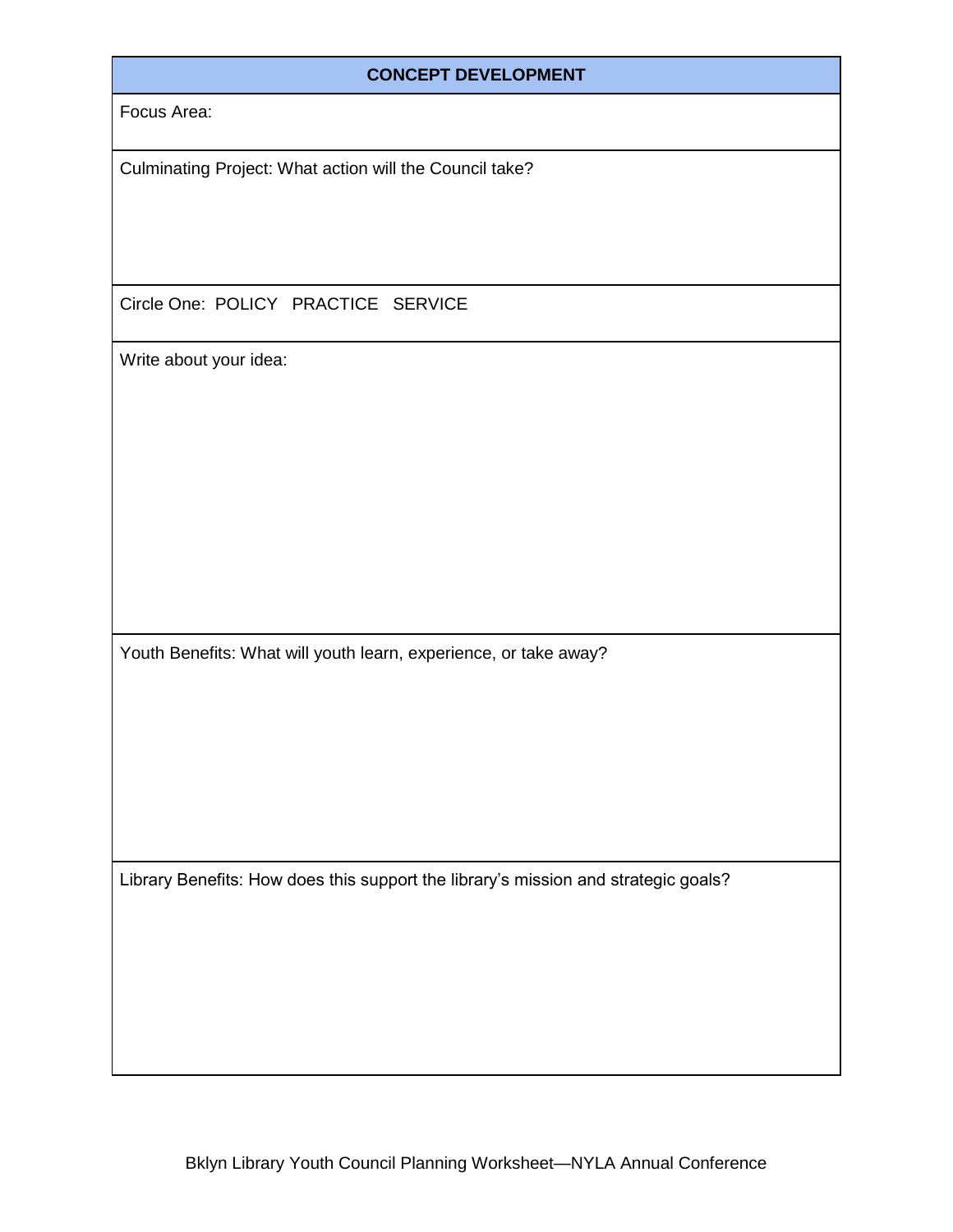## **PROGRAM DEVELOPMENT**

| <b>PROGRAM SCHEDULE</b>                |  |  |
|----------------------------------------|--|--|
| Meeting frequency                      |  |  |
| Day(s) and $time(s)$                   |  |  |
| First day of program                   |  |  |
| Target date for culminating project    |  |  |
| Extra meetings or intensive (optional) |  |  |
| Last day of program                    |  |  |
| <b>Graduation Celebration</b>          |  |  |
| Total number of meetings               |  |  |

| <b>TARGET AUDIENCE</b>                     |  |  |
|--------------------------------------------|--|--|
| Number of youth                            |  |  |
| Ages / grades                              |  |  |
| Special interests, skills, characteristics |  |  |
| Other                                      |  |  |

| <b>STAFF CAPACITY</b> |  |  |
|-----------------------|--|--|
| Primary facilitator   |  |  |
| Secondary facilitator |  |  |
| Space for meetings    |  |  |
| Other                 |  |  |